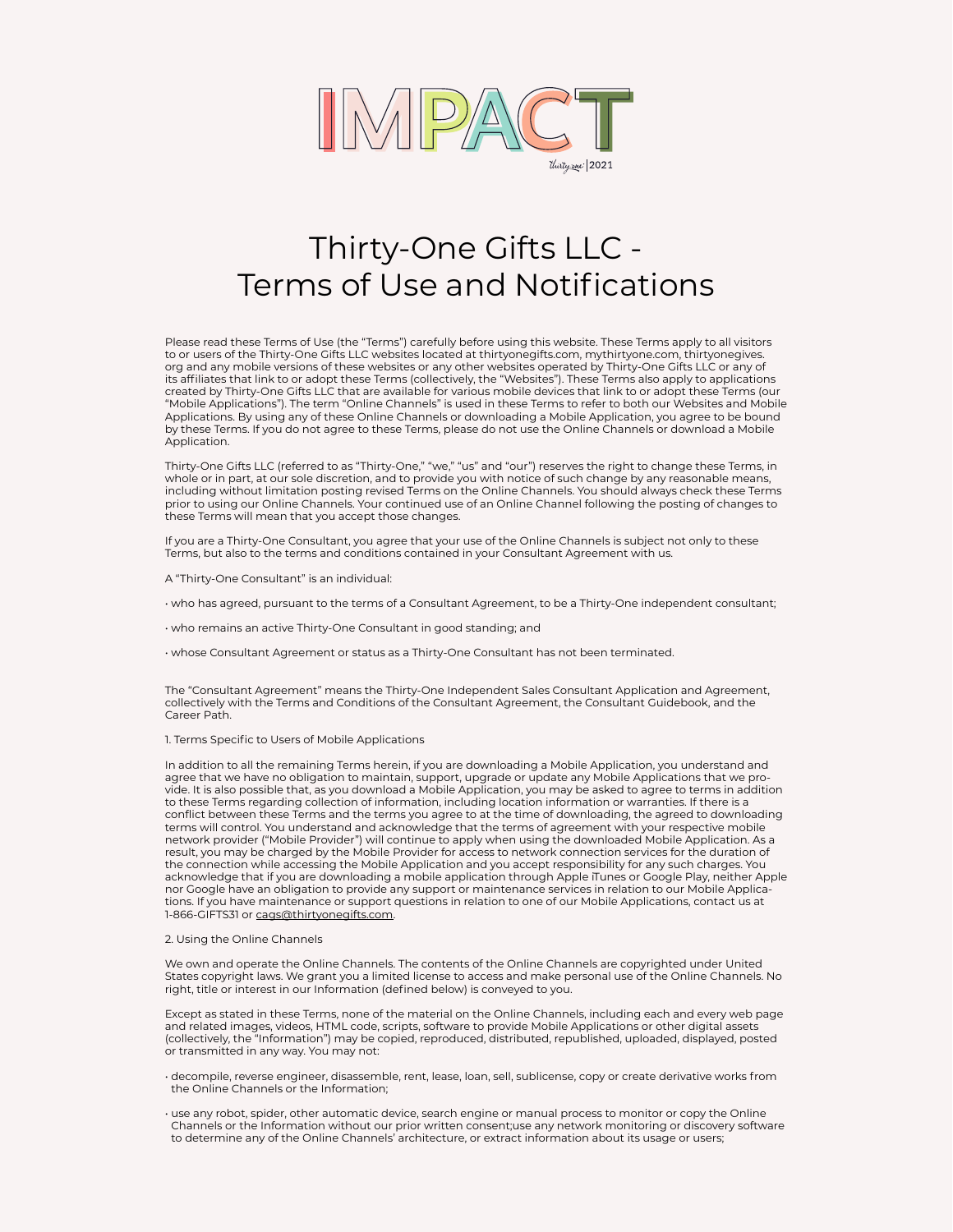- copy, modify, reproduce, republish, distribute, display, or transmit for commercial, nonprofit or public purposes all or any portion of the Online Channels, except to the extent authorized by us;
- use or otherwise export or re-export the Online Channels or any portion of the Online Channels, the Information or any software available on or through the Online Channels in violation of the export control laws and regulations of the United States of America.

Any unauthorized use of any of the Online Channels or the Information is prohibited.

"Thirty-One" and our other trademarks, trade names, brand names, service marks, logos and trade dress appearing on the Online Channels are our proprietary trademarks, are registered and/or common law trademarks, and are protected by U.S. and international laws and treaties. The use of any of our trademarks, trade names, brand names, service marks, logos or trade dress is strictly prohibited, except as expressly provided by these Terms.

Special Notice: We have a no-tolerance policy regarding the use of our trademarks or names in metatags and/ or hidden text. Specifically, the use of our trademarks or names in metatag keywords is trademark infringement, and the use of trademarks or names in page text, metatags, and/or hidden text for purposes of gaining higher rankings from search engines is unfair competition. You may not, without our express written consent, do any of the following:

• link to any web page on any of our Online Channels for the purpose of appearing to be affiliated with or endorsed by us or to gain higher rankings in search engines;

- use any metatags or any other "hidden text" utilizing our name or trademarks; or
- frame, inline link or utilize other techniques to associate or juxtapose any of our trademarks, logos, or other Information with advertisements and/or other information not originating from our Online Channels.

Any unauthorized use terminates your limited license, and we may revoke this limited license at any time for any or no reason. In the event of a violation of these Terms, we reserve the right to seek all remedies available by law and in equity. We retain the right at our sole discretion to deny access to any one to our Online Channels at any time and for any or no reason, including, but not limited to, for violation of these Terms. You are also advised that we will aggressively enforce our intellectual property rights to the fullest extent of the law, including the seeking of civil remedies and criminal prosecution.

## 3. Your Personal Information

Your submission of personal information through the Online Channels is governed by our Privacy Policy, located at https://www.mythirtyone.com/info/privacypolicy and these Terms incorporated by reference. You represent and warrant that any information you provide in connection with your use of the Online Channels is true, accurate and complete, and that you will maintain and update the information as needed, so that the information remains true, accurate and complete.

#### 4. Registration

You may be required to register with us in order to access certain areas of the Online Channels (referred to as "Accounts"), for example, if you are a Thirty-One Consultant or purchase our products or otherwise initiate Transactions (as defined below in Section 7, "Buying from Our Online Channels"). With respect to any registration, we may refuse to grant you, and you may not use, a user name or email address that:

- belongs to or is already being used by another person;
- may be construed as impersonating another person;
- violates the intellectual property or other rights of any person;
- is offensive; or
- we reject for any other reason in our sole discretion.

You are responsible for maintaining the confidentiality of any password you use to access the Online Channels. You agree not to transfer your password or user name, or lend or otherwise transfer your use of or access to the Online Channels to any third party. You are fully responsible for all Transactions (including any information transmitted in connection with any Transactions) and other interactions with the Online Channels that occur in connection with your user name. You agree to immediately notify us of any unauthorized use of your password or user name or any other breach of security related to your Account, your user name or the Online Channels. You also agree that you will "log off" and exit from your Account with the Online Channel (if applicable) at the end of each session. We are not liable for any loss or damage arising from your failure to comply with any of these obligations.

# 5. Your Behavior

We expect users of the Online Channels to respect the law as well as the rights and dignity of others. While using the Online Channels, you agree to comply with all applicable laws, rules and regulations. Your use of the Online Channels is conditioned on your compliance with the rules of conduct below. Your failure to comply with these rules of conduct may result in termination of your access to the Online Channels. You agree that you will not post, transmit, redistribute, upload, or promote any communications, content or materials that:

• contain corrupted files, viruses, or any other similar software files, the intent of which is to damage the operation of another's computer;

• are unlawful, threatening, harassing, abusive, defamatory, invasive of privacy or publicity rights, vulgar, obscene, sexually explicit, hateful, profane, indecent, racially or ethnically derogatory, or otherwise objectionable;

• infringes our or any third party's intellectual property or other rights, or any confidential, proprietary or trade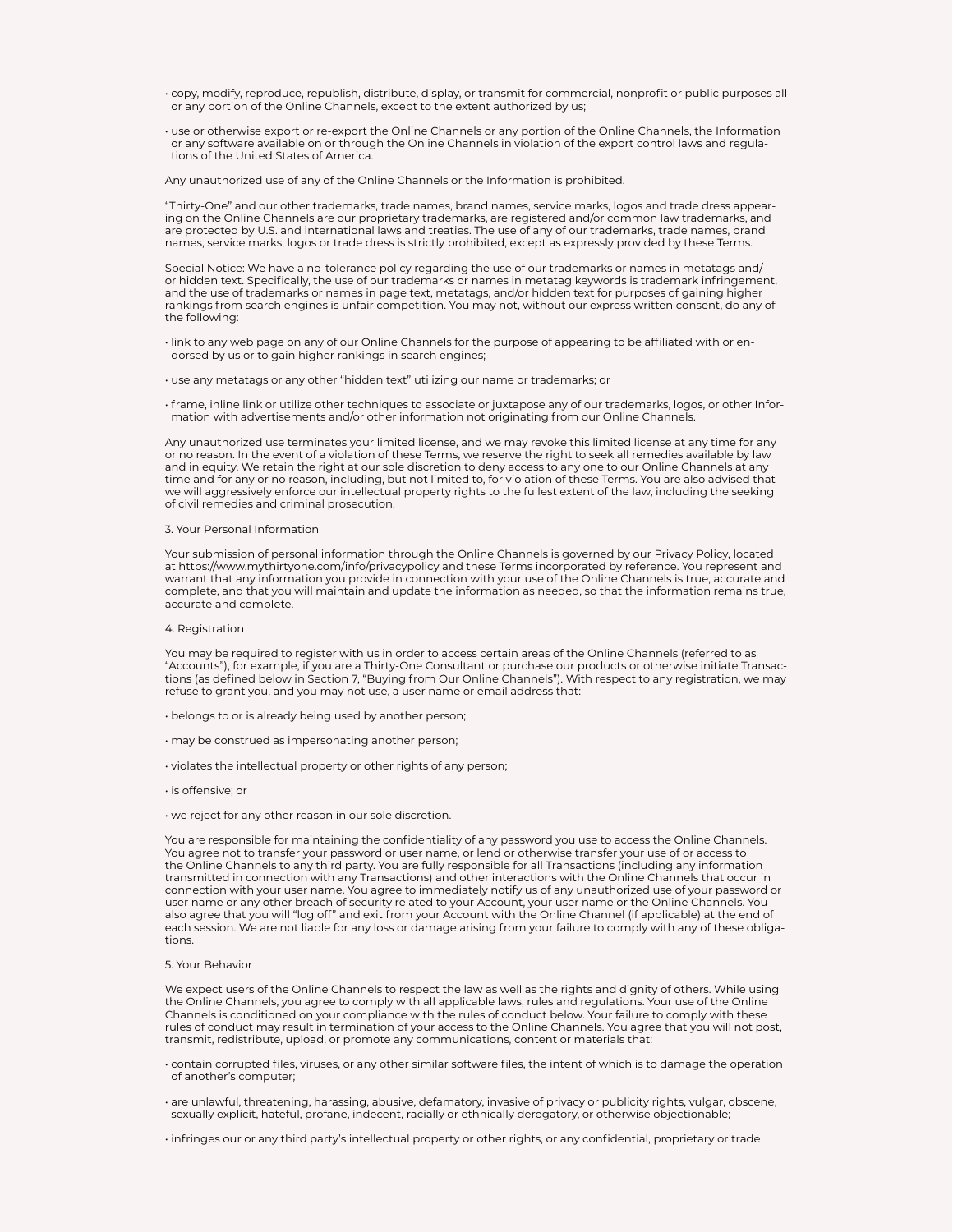secret information of any third party;

- contain images of or are photographs of people who have not given permission for their photographs to be uploaded;
- contain chain letters or pyramid schemes;
- contain any unsolicited advertising, promotional materials, or other forms of solicitation to other users, individuals or entities;
- impersonate any person, business or entity, including our company and our employees, consultants and agents;
- encourage conduct that would constitute a criminal offense;
- display adult nudity or inappropriate child nudity;
- give rise to civil liability;
- otherwise violate any law; or

• in doing so, amounts to any conduct that, in our judgment, restricts, impairs, interferes or inhibits any other user from using or enjoying the Online Channels or our related services and products.

Additionally, you acknowledge and agree that you (and not us) are responsible for obtaining and maintaining all telecommunications, broadband, and computer hardware, equipment, and services needed to access and use our Online Channels, and for paying all charges related to using our Online Channels.

#### 6. Chances to Win and Similar Promotions

Any sweepstakes, contest, or similar promotion made available through our Online Channels may be governed by specific rules that are separate from these Terms. By participating in any sweepstakes, contest, or promotion, you agree to become subject to those rules, which may vary from these Terms. We urge you to read the applicable rules, if any, which will be linked from the sweepstakes, contest, or promotion.

#### 7. Buying from Our Online Channels

If you wish to purchase any product or service or to make a payment to your Account through our Online Channels (each purchase or other exchange is a "Transaction"), you may be asked to supply certain information about your Transaction, including without limitation your credit card number, your credit card verification or other security code, the expiration date of your credit card, your billing address and your shipping information. We will treat any information you provide through our Online Channels in accordance with these Terms and the Privacy Policy. We may need to verify the information you provide before your Transaction can be acknowledged or completed. You represent and warrant that you have the legal right to use any credit card(s) or other payment means used to initiate any Transaction.

We reserve the right, with or without prior notice, to:

- change product or service descriptions, images and references;
- limit the available quantity of any product or service;
- honor, or impose conditions on the honoring of, any coupon, coupon code, promotional code, incentive offer or other promotion;
- prevent or prohibit any user or customer from making any or all Transaction(s); and/or
- refuse to provide any user or customer with any product or service.

The price and availability of any product or service offered through our Online Channels are subject to change without notice, and we will not be responsible for errors, inaccuracies or omissions in the prices or descriptions of any products or services. We have made every effort to display as accurately as possible the colors, styles and features of our products that appear on our Online Channels; however, the actual color, styles and features you will see will depend on many factors, including your device, and we cannot guarantee that your device will accurately display our colors, styles and features. The inclusion of any products on our Online Channels does not imply or warrant that these products will be available over the internet at any particular time.

Refunds and exchanges will be subject to our refund and exchange policies in effect at the time the Transaction is made. You agree to pay all charges that may be incurred by you or on your behalf through our Online Channels, at the price(s) in effect when the charges are incurred, including without limitation all shipping and handling charges. You are also responsible for any taxes that may be applicable to your Transactions.

# 8. Our Consultants and Their Personalized Sites

Thirty-One Consultants are our independent third party contractors and are not otherwise affiliated with us. We are not responsible or liable for the statements, acts or omissions of Thirty-One Consultants, whether through or in connection with the Online Channels, "offline," or otherwise. Without limiting the foregoing, we enable Thirty-One Consultants to create personalized online sites that contain Thirty-One branding and content and that may share URLs with our Online Channels. You acknowledge and agree that we have no control over, and are not responsible or liable for, any text, images, or other information or materials posted by Thirty-One Consultants to such personalized online sites or any customizations made by Thirty-One Consultants to such personalized online sites (such information, materials, and customizations) or any materials communicated by a Thirty-One Consultant to you. We have not taken any steps to confirm the accuracy or reliability of any such information or other materials communicated by a Thirty-One Consultant to you, and we make no representations or warranties as to the security of any communications between you and any Thirty-One Consultant.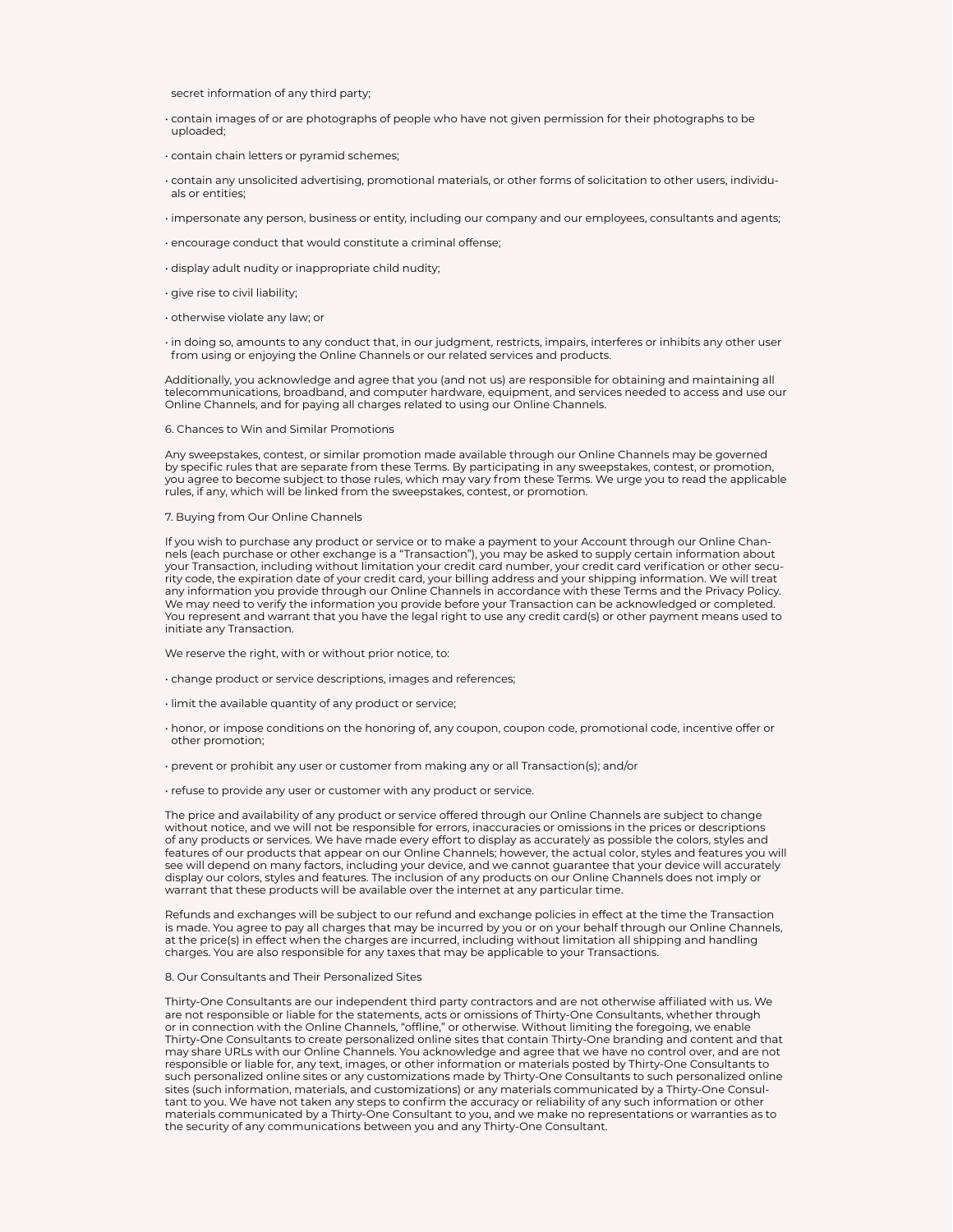## 9. User Submissions

The Online Channels may from time to time permit the submission of user-submitted text, comments, suggestions, artwork, photographs, product ideas, music, video, audio, images and other communications and materials ("User Submissions"). You understand that such User Submissions may be accessed and viewed by others, including by the general public, and, whether or not such User Submissions are published, Thirty-One does not guarantee any confidentiality with respect to any User Submissions. You are solely responsible for your own User Submissions and the consequences of publishing them on the Online Channels.

Any submitted Users Submissions may not include "Prohibited Content." Generally, Prohibited Content includes Content or other material that:

- Is abusive, deceptive, pornographic, obscene, defamatory, slanderous, offensive, or otherwise inappropriate;
- Consists of copyrighted material used without the express permission of the owner or material that has been altered so that the copyright, trademark or other proprietary notice is removed;
- Violates or otherwise encroaches on the rights, including the intellectual property, publicity or personal rights, of others;
- Contains viruses, worms, corrupt files, Trojan horses or other forms of corruptive code, or any other content which may compromise the Services (collectively "Corruptive Code");
- Advocates illegal activity;
- Violates any law or regulation;
- Harms anyone, including minors; or,
- Provides a link to any of the above.

By submitting User Submissions, you hereby grant to Thirty-One an unrestricted, nonexclusive, perpetual, royalty-free, worldwide, transferable and irrevocable license and right, with rights of sublicense, but not the obligation, to use, edit, alter, copy, reproduce, disclose, publicly display, publish, remove, prepare derivative works from, perform, distribute, exhibit, broadcast, or otherwise exploit the User Submissions, in whole or in part, in any form, media or technology, now known or hereafter developed including, without limitation, broadcast and cable television, radio, mobile transmission, and the Internet, for any purpose whatsoever including, without limitation, advertising, promotion, entertainment or commercial purposes, without any payment to or further authorization by you, and in in connection with the production or provision of any product or service you request or to show you how your User Submissions would appear in our products or services. Under the license granted herein, Thirty-One shall be free to use any ideas or concepts contained in the User Submissions without further attribution, compensation or notice to you. Thirty-One does not endorse any User Submissions or any opinion, recommendation, or advice expressed therein.

In connection with User Submissions, you affirm, represent, and warrant to Thirty-One that: (i) the content of your User Submission(s) is original (no lifts from previously published material, including music); (ii) you own all right, title and interest to your User Submission(s) and have the sole and exclusive right (including all intellectual property and other proprietary rights embodied by the User Submissions or represented by such User Submissions) to license all of the rights therein to Thirty-One as set forth above; (iii) use of your User Submission(s) on the Online Channels or otherwise by Thirty-One, in whole or in part, do not and will not infringe upon the rights of any third party including, without limitation, any intellectual property or privacy rights; and (iv) you consent to the use of your likeness, and you have obtained written permission from any other person named, photographed or otherwise depicted or whose voice is used in your User Submission(s) which will allow Thirty-One to utilize the User Submission(s) without compensation or objection. For clarity, Thirty-One does not claim ownership of your User Submissions.

While you will retain ownership of your User Submissions, please note that any template, layout or other product in which you arrange or organize such User Submission through tools and features made available through our Online Channels are not proprietary to you, and the rights to such template, layout or product will remain with Thirty-One.

You further agree that you will not submit any material, communications or content that is copyrighted, protected by trade secret or otherwise subject to third-party proprietary rights, including privacy and publicity rights, unless you are the owner of such rights or have permission from their rightful owner(s) to do the same and to grant Thirty-One all of the license rights granted herein.

Thirty-One does not permit copyright infringing activities on the Online Channels, and Thirty-One may remove any materials if properly informed that any such materials infringe on another's copyright rights. Thirty-One will terminate a user's ability to submit User Submissions if, under appropriate circumstances, such user is determined to be a repeat infringer.

Thirty-One also reserves the right to determine in its sole discretion whether User Submissions are appropriate and comply with these Terms and other applicable rules and restrictions and whether or not to allow the uploading and/or removal of any User Submissions. Thirty-One reserves the right to terminate your access to the Online Channels for uploading or attempting to upload such material in violation of the foregoing.

It is our general policy not to accept any unsolicited suggestions for product improvements, new product ideas, or marketing ideas from outside the company. Any unsolicited suggestions or information you send us will be treated as non-proprietary and non-confidential and will become the property of Thirty-One for use without compensation in our sole and unlimited discretion. By submitting product ideas to us, you are irrevocably licensing to us the unrestricted right to copy, modify, publish and publicly distribute that product idea, with or without naming you as the author or contributor, in our discretion. If you do not agree with the foregoing, please do not submit, forward or send us any product ideas.

10. Notice of Copyright Infringement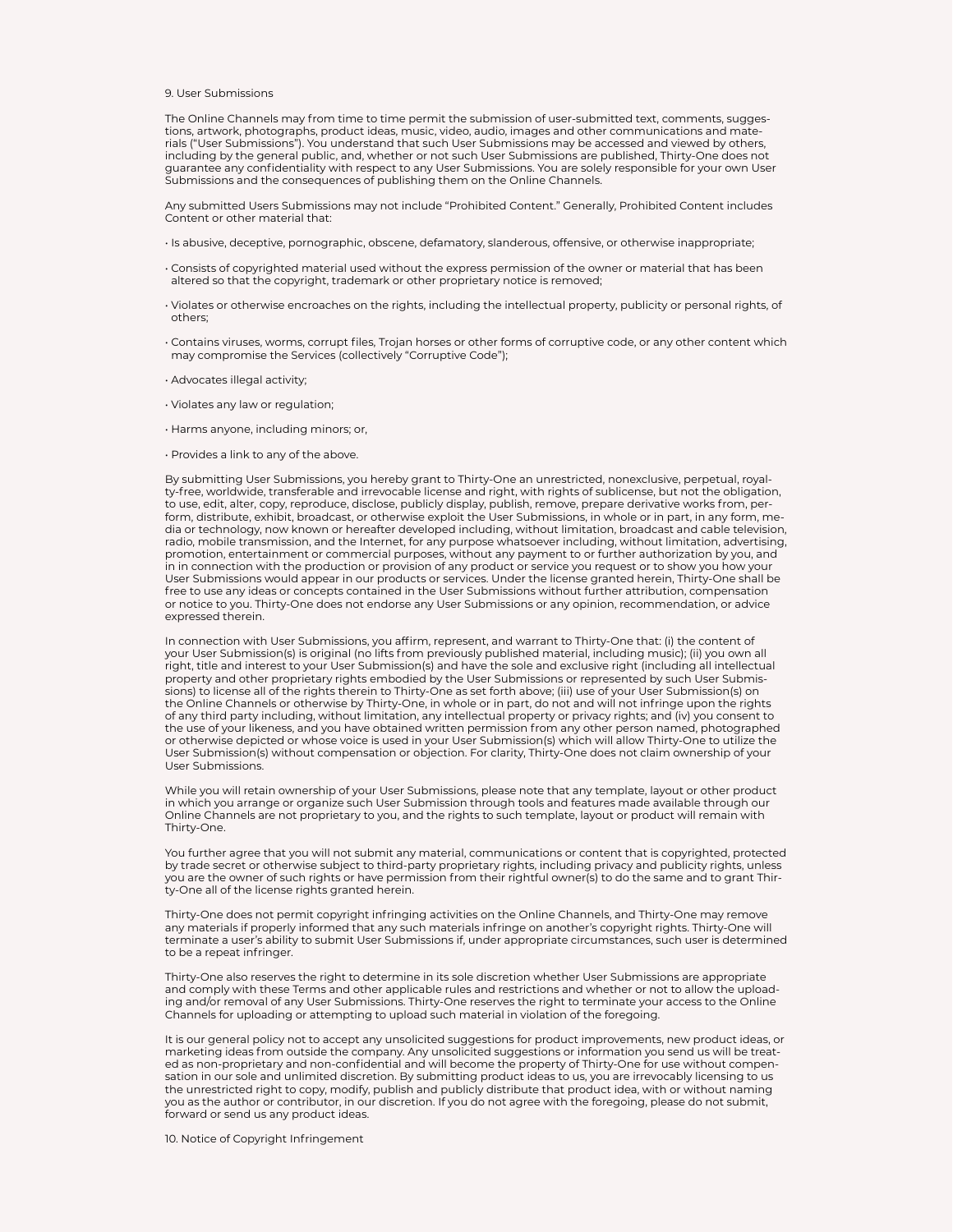While we are not obligated to review User Submissions for copyright infringement, we do not permit copyright infringing activities on our Online Channels and may remove any content of any kind, for example, if properly informed that the content infringes upon another's copyright rights. We may terminate the ability to submit content if, under appropriate circumstances, a person submitting content to the Online Channels is determined to be a repeat infringer.

If you are a copyright owner or an agent thereof and believe that any content on our Online Channels infringes upon your copyrights, you may notify our Designated Agent, in writing using the following contact information:

# **Name of Designated Agent to Receive Notification of Claimed Infringement:** Sherri Dahl

**Full Address of Designated Agent to Which Notification should be Sent:** P.O. Box 789, Westerville, OH 43086- 0789

**Telephone Number of Designated Agent:** 614-414-4300

# **Email of Designated Agent:** legal@thirtyonegifts.com

Under Title 17, United States Code, Section 512(c)(3)(A), your notice of claimed copyright infringement to our Designated Agent must be in the form of a written communication that includes the following information:

- A physical or electronic signature of a person authorized to act on behalf of the owner of an exclusive copyright right that is allegedly infringed;
- Identification of the location where the original or an authorized copy of the copyrighted work exists;
- Identification of the material that is claimed to be infringing and a description of the infringing activity and information reasonably sufficient to permit Us to locate the same;
- Information reasonably sufficient to permit us to contact you, such as an address, telephone number, and, if available, an email address;
- A statement that you have a good faith belief that use of the material in the manner complained of is not authorized by the copyright owner, its agent, or the law; and
- A statement that the information in the notification is accurate, and, under penalty of perjury, that you are authorized to act on behalf of the owner of an exclusive copyright right that is allegedly infringed.

You acknowledge that if you fail to comply with all of the requirements above, your notice may not be valid.

#### 11. Linking

Links may be established from our Online Channels to one or more external websites or resources operated by third parties (the "Third Party Sites"). None of these links should be deemed to imply that we endorse the Third Party Sites or their content. Unless the link is to another Thirty-One Website, we do not control and are not responsible or liable for any Third Party Sites or any content, advertising, products, or other materials on or available from such Third Party Sites. Access to any Third Party Sites is at your own risk and we will have no liability arising out of or related to Third Party Sites and/or their content or for any damages or loss caused or alleged to be caused by or in connection with any purchase, use of or reliance on any such content, goods, or services available on or through any such Third Party Site.

### 12. Disclaimer

ONLINE CHANNELS: THE ONLINE CHANNELS, THE MATERIALS, THE CONTENT AND THE RELATED SERVICES AND PRODUCTS ARE PROVIDED "AS IS" AND "AS AVAILABLE." WE DISCLAIM ANY REPRESENTATIONS OR WARRAN-TIES REGARDING THE ONLINE CHANNELS, THE MATERIALS, THE CONTENT AND THE RELATED SERVICES AND PRODUCTS, WHETHER EXPRESS OR IMPLIED, INCLUDING BUT NOT LIMITED TO, THOSE OF MERCHANTABILITY, FITNESS FOR A PARTICULAR PURPOSE, TITLE AND NON-INFRINGEMENT. WE MAKE NO REPRESENTATION OR WARRANTY AS TO THE ACCURACY, RELIABILITY, TIMELINESS OR COMPLETENESS OF ANY MATERIAL ON OR ACCESSIBLE THROUGH THE ONLINE CHANNELS. ANY RELIANCE ON OR USE OF THESE MATERIALS IS AT YOUR SOLE RISK. WE MAKE NO REPRESENTATION OR WARRANTY:

• REGARDING THE STATEMENTS, ACTS OR OMISSIONS OF ANY THIRTY-ONE CONSULTANTS;

- THAT THE ONLINE CHANNELS WILL BE AVAILABLE ON A TIMELY BASIS, OR THAT ACCESS TO THE ONLINE CHANNELS WILL BE UNINTERRUPTED, ERROR FREE OR SECURE;
- THAT DEFECTS OR ERRORS WILL BE CORRECTED;
- THAT USE OF THE ONLINE CHANNELS WILL PROVIDE SPECIFIC RESULTS; OR
- THAT THE ONLINE CHANNELS OR THE SERVERS OR NETWORKS THROUGH WHICH THE ONLINE CHANNELS ARE MADE AVAILABLE ARE SECURE OR FREE OF VIRUSES OR OTHER HARMFUL COMPONENTS.

APPLICABLE LAW MAY NOT ALLOW THE EXCLUSION OF IMPLIED WARRANTIES, SO THE ABOVE EXCLUSIONS MAY NOT APPLY TO YOU.

While we try to maintain the integrity and security of the Online Channels and the servers from which the Online Channels are operated, the Online Channels may include inaccuracies, errors and materials that violate or conflict with these Terms. Additionally, third parties may make unauthorized alterations to the Online Channels. If you become aware of any unauthorized third party alteration to the Online Channels, contact us at cags@thirtyonegifts. com with a description of the materials at issue and the URL or location on the applicable Online Channels where these materials appear.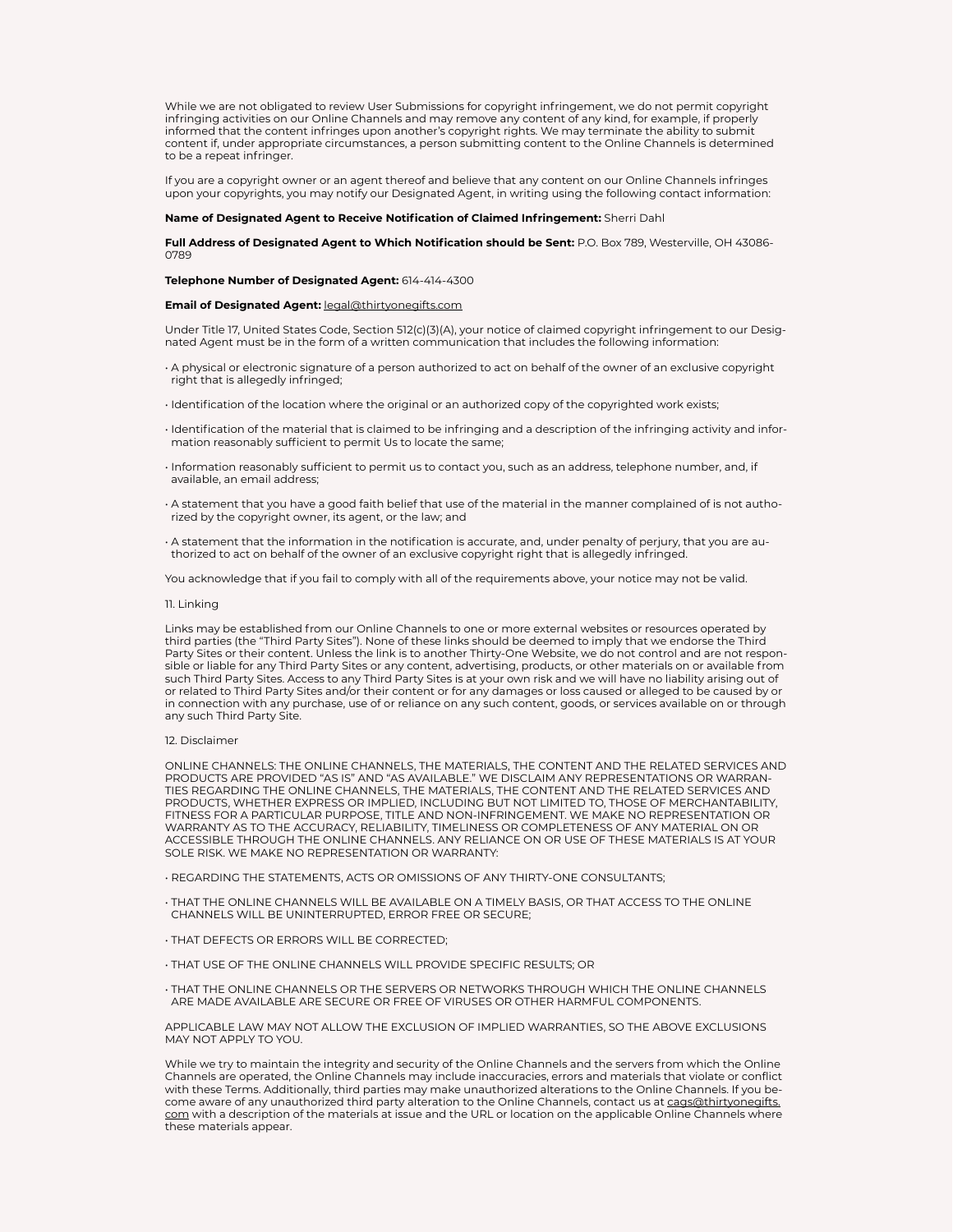13. Limitation of Liability

IN NO EVENT SHALL THIRTY-ONE, ITS SUBSIDIARIES OR AFFILIATES, OR ANY OF THEIR RESPECTIVE EMPLOYEES, OFFICERS, MEMBERS, MANAGERS, DIRECTORS, AGENTS OR REPRESENTATIVES (THE FOREGOING ENTITIES, COLLECTIVELY, THE "THIRTY-ONE ENTITIES") BE LIABLE FOR ANY INDIRECT, INCIDENTAL, SPECIAL OR CONSE-QUENTIAL DAMAGES ARISING OUT OF:

- THESE TERMS;
- THE ONLINE CHANNELS;
- YOUR USE OF OR INABILITY TO USE THE ONLINE CHANNELS; OR

• THE ACTS OR OMISSIONS OF THIRTY-ONE CONSULTANTS, IN EACH EVENT, EVEN IF THIRTY-ONE OR SUCH PAR-TY HAS BEEN ADVISED OF THE POSSIBILITY OF SUCH DAMAGES.

APPLICABLE LAW MAY NOT ALLOW THE LIMITATION OR EXCLUSION OF LIABILITY OR INCIDENTAL OR CONSE-QUENTIAL DAMAGES, SO THESE LIMITATIONS OR EXCLUSIONS MAY NOT APPLY TO YOU. WE ARE NOT RESPON-SIBLE FOR ANY UNAUTHORIZED ACCESS TO OR ALTERATION OF YOUR SUBMISSIONS, TRANSMISSIONS OR DATA OR FOR ANY MATERIAL OR DATA SENT OR RECEIVED OR NOT SENT OR RECEIVED. WE ARE NOT RESPON-SIBLE OR LIABLE FOR ANY THREATENING, DEFAMATORY, OBSCENE, OFFENSIVE OR ILLEGAL CONTENT OR CONDUCT OF ANY OTHER PARTY (INCLUDING WITHOUT LIMITATION ANY THIRTY-ONE CONSULTANT), OR ANY INFRINGEMENT BY A THIRD PARTY OF ANOTHER'S INTELLECTUAL PROPERTY, PRIVACY OR OTHER RIGHTS. IN NO EVENT WILL OUR TOTAL LIABILITY TO YOU FOR ALL DAMAGES, LOSSES AND CAUSES OF ACTION (WHETHER IN AGREEMENT, TORT OR OTHERWISE) ARISING FROM OR RELATED TO THESE TERMS, THE ONLINE CHANNELS, OR YOUR USE OF OR INABILITY TO USE THE ONLINE CHANNELS EXCEED THE AMOUNT PAID BY YOU, IF ANY, FOR USING OR ACCESSING THE ONLINE CHANNELS.

## 14. Indemnification

You will indemnify and hold the Thirty-One Entities harmless from and against any and all claims, actions, demands, causes of action and other proceedings arising from or related to any of the following (the "Claims"):

- your use of, inability to use, or activities in connection with the Online Channels;
- any violation of these Terms or any other Thirty-One terms, conditions or policies by you or through any Account you may have with the Online Channels;
- any Transaction;
- any allegation that any submission or other materials that you make available through the Online Channels infringe or otherwise violate the intellectual property, privacy, or other rights of any third party; or

• your violation of any rights of any Online Channel visitor, user, or customer, or any other third party.

You agree to reimburse the Thirty-One Entities on demand for any damages, losses, costs, judgments, fees, fines and other expenses they incur (including attorneys' fees and court costs) as a result of any Claims.

## 15. Termination and Enforcement

These Terms are effective until we terminate them. You agree that we, at our sole discretion, may terminate your access to Accounts and use of the Online Channels that are accessed through your Account ("Account Channels"), at any time and for any reason. Upon any such termination, your right to use the Accounts and Account Channels will immediately cease. You agree that any termination of your access to or use of the Accounts and Account Channels may be effected without prior notice, and that we may immediately deactivate or delete any user name and/or password you used or provided, and all related information and files associated therewith, and/or bar any further access to such information or files. You agree that we will not be liable to you or any third party for any termination of your access to the Accounts and Account Channels or to any such information or files, and will not be required to make such information or files available to you after any such termination. We reserve the right to take steps that we believe are necessary or appropriate to enforce and/or verify compliance with these Terms (including without limitation in connection with any legal process relating to your use of the Online Channels and/or a third party claim that your use of the Online Channels is unlawful or violates such third party's rights).

#### 16. Legal Notice For New Jersey Residents

Under the New Jersey Truth-in-Consumer Contract, Warranty and Notice ACT ("TCCWNA"), N.J.S.A. 56:12-14 et seq., consumers may not be offered any written contract which includes any provision that violates any clearly established legal right of a consumer, or responsibility of a seller, as established by state or federal law. In addition, under the TCCWNA, no consumer contract may state that any of its provisions are or may be void, unenforceable or inapplicable in some jurisdictions without specifying which provisions are or are not void, unenforceable or inapplicable in New Jersey. Therefore, the following provisions of these terms shall not be applicable to New Jersey residents: (1) in the "Disclaimers" and "Limitation of Liability" Sections, (a) the provision concerning the exclusion or limitation of certain damages is not applicable to New Jersey residents with respect to punitive damages, loss of data, and loss of or damage to property, and (b) the provision concerning limiting Thirty-One's liability for any loss or damage is not applicable to New Jersey residents to the extent Thirty-One was negligent or has breached our obligation to you; and (2) in the "Indemnification" Section, the provision concerning the indemnification by you is not applicable to New Jersey residents unless you were negligent or have breached these Terms of Use.

# 17. Information or Complaints

We are located at P.O. Box 789, Westerville, OH 43086-0789. Please feel free to contact us to resolve a complaint regarding any aspect of our service by writing to this address or sending an email to cags@thirtyonegifts.com.

# 19. Governing Law